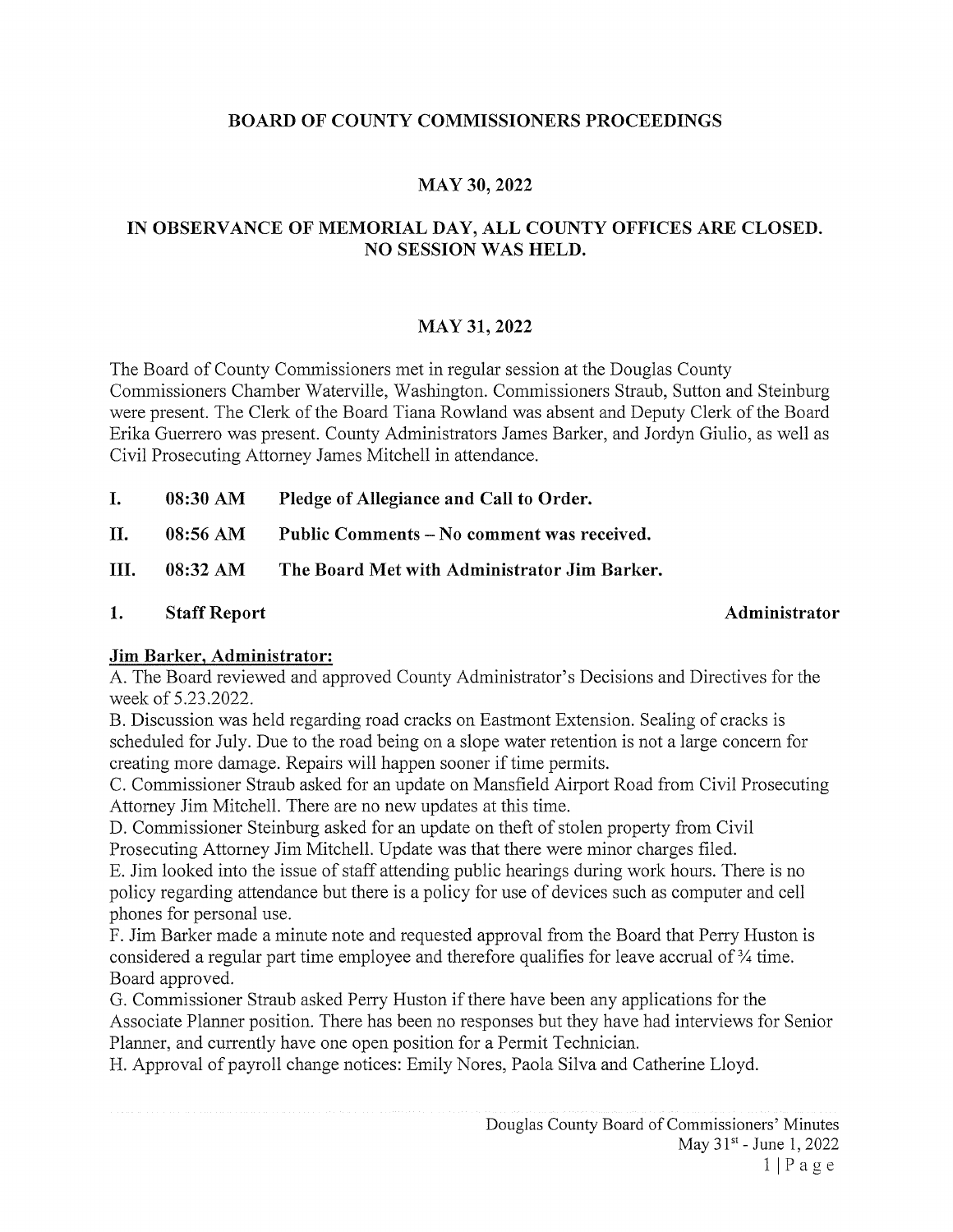# MAY 31, 2022 CONTINUED

# IV. 09:00 AM Public Hearing: Franchise Agreement TLS 22~21A Following is a summary of the public hearing; and action taken by the Board of Commissioners. The summary is not intended to be a verbatim transcript. A recording of the hearing is available by contacting the Clerk of the Board.

### Present

No Public Present Staff Present: Paige Scott, Perry Huston, James Mitchell, Jordyn Giulio, Jim Barker, Aaron Simmons.

## Staff Report, County Engineer Aaron Simmons:

Overview of the proposed Chelan Douglas Regional Port Authority Franchise Agreement for Pangborn Memorial Airport Approach Lighting and Communication System.

## Motion:

Commissioner Steinburg made a motion to approve Resolution TLS 22-21A with the removal of the aerial (over right-of-way) access to the Franchise Agreement and will be presented for signature next week, Commissioner Sutton seconded and Commissioner Straub concurred. \*Motion was amended and the agreement was approved 6. 7.22 without change.

# Public Comment:

No comment was given.

Commissioner Straub closed the public comment portion of public hearing.

# V. 09:30 AM The Board Met with Transportation Land Services.

## Aaron Simmons, County Engineer:

A. Tommer Bridge needs repaired, however, load rating needs to be done first, and then a request for funds can be made. There is not estimate cost for repair at this time.

B. Commissioner Straub asked if there has been notifications to neighbors regarding closure of Upper Pearl Hill Bridge. Giving constituents enough time to plan and prepare for closure. There have been no notifications yet but constituents will be notified soon.

# 1) Bid Award: TranTech Engineering, LLC Resolution: TLS 22-23A

# Motion:

Commissioner Steinburg moved to approve Bid Award to TranTech Engineering, LLC for Resolution TLS 22-23A Professional Services Consultant Agreement for 2022 Bridge Load Rating. Commissioner Sutton seconded the motion, and Commissioner Straub concurred. \*Scrivener's Error on date of contract execution, date was amended prior signature by contractor.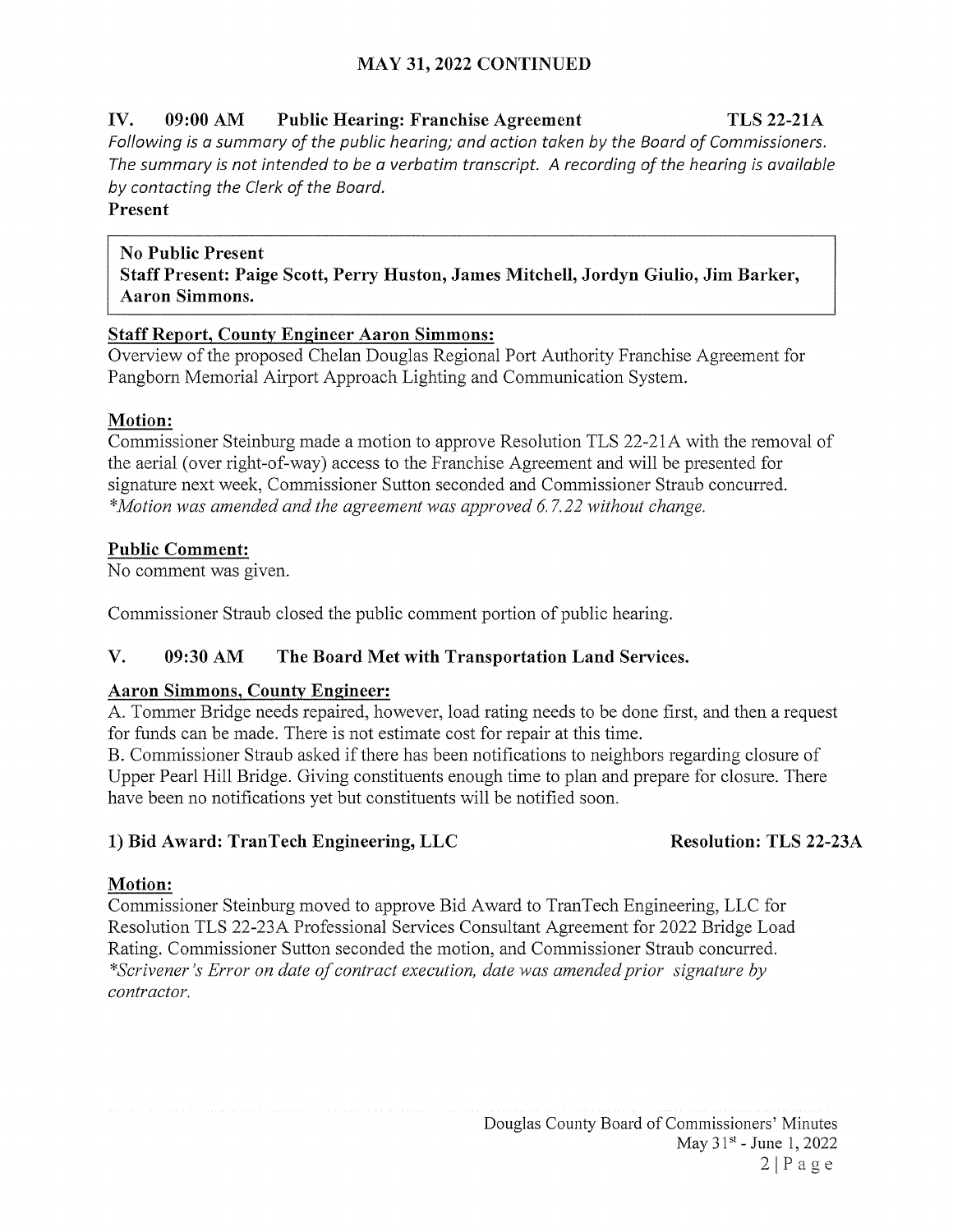# 2) WSDOT Local Agency Supplemental Upper Pearl Bridge

### Motion:

Commissioner Steinburg moved to approve Local Agency Agreement Supplement for Upper Pearl Hill Bridge Replacement Project. Commissioner Sutton seconded the motion, and Commissioner Straub concurred.

### 3) Chelan Douglas Regional Port Authority **Interlocal** Agreement

# Motion:

Commissioner Steinburg moved to approve Interlocal Agreement for Chelan Douglas Regional Port Authority for US 2/97 and Cascade Ave Intersection Improvement Project. Commissioner Sutton seconded the motion, and Commissioner Straub concurred.

A. Commissioner Straub asked about timing for the round-about project DOT. Project should move quickly once the DOT has approved.

B. Aaron Simmons will be out of the office next week for WASAC Training

C. Empire project on Cascade Ave is currently waiting for State approval. Once it has been approved, it will be out to advertisement for bid.

D. Safety dollars are being used for McNeil Canyon Road. Guardrails will be added in two different sections. Area <sup>3</sup> crew is doing great work in Mansfield area. Cooler weather is assisting their production with new equipment, allowing them to move at a lower pace as they become comfortable using new equipment.

E. Discussion was brought up and the possibility of staff turnover for area crew. We may have some employee vacancies once state mandates are lifted for vaccine requirements and their return to the Department of Transportation.

## Perry Huston, Interim Land Services Director:

## Present

Hank Lewis, City of East Wenatchee Mayor Jerrilea Crawford, Lori Barnett, JuanS, and 509884665 iwere present.

A. There is currently no language within current codes that establishes which codes have been implemented, ie. City VS. County code. Perry Huston's recommendations to the County is to remove from the city codes that apply within the urban growth area, review and adopt the pertinent city codes that are applicable to county development. It would be a three step process. Approval of these ordinances will bring the county codes up to date. Remove language binding any future discussions. Any future projects will default to the hearing examiner.

# 1) Interim Controls: Amending DCC 18.12.080 Ordinance: TLS 22-04-30A

Commissioner Steinburg moved to approve Ordinance TLS 22-04-30A Interim Controls Amending DCC 18.12.080. Public Hearing is set for Tuesday, July 26, 2022 at 9:00 AM Commissioner Sutton seconded the motion, and Commissioner Straub concurred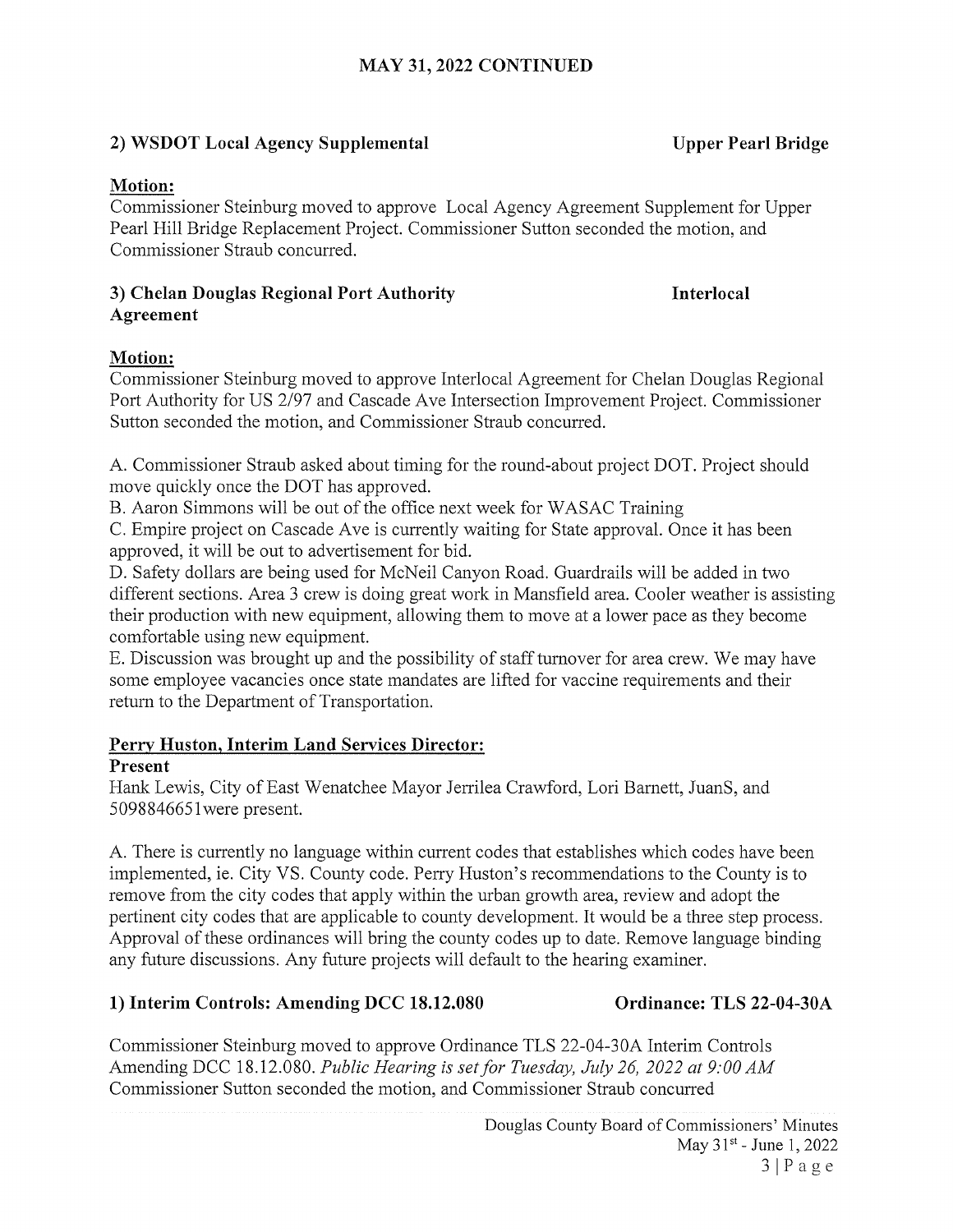## MAY 31, 2022 CONTINUED

### 2) Interim Controls: Amending DCC 14.32.070 Ordinance: TLS 22-05-31A

Commissioner Steinburg moved to approve Ordinance TLS 22-05-31A Interim Controls Amending DCC 14.32.070. Public Hearing is set for Tuesday, July 26, 2022 at 9:15 AM Commissioner Sutton seconded the motion, and Commissioner Straub concurred

B. Summary provided of the Comprehensive Plan Proposal Amendments and de-designation and Rezoning process. To change the site specific zoning this is a quasi-judicial process involving the Land Use Hearing Examiner, Zoning and Land Use Designation amendments are completed through the legislative process by the Board of Commissioner. Any site-specific rezone is generally involved as <sup>a</sup> quasi-judicial. Commissioner Straub asked ifthere are sufficient resources to complete the de-designation and comprehensive rezoning tasks. Perry Huston stated currently there are not sufficient resources, but Land Services Staff will work hard to prepare necessary materials and <sup>a</sup> consultant may be necessary for completion of the project. The first step in this process is to have the Commissioner's review the proposal for amendments to the Comprehensive Plan. Deadline to submit proposal amendments and rezone is the second Monday in May, 2023. Lori Barnett had a clarification; when working on a zone or map amendment, they are comprehensive amendments and this process includes quasi-judicial and legislative this includes text amendments were applicable to land, but outside of urban growth area. Wenatchi Landing is an example of this. A text amendment to the zoning code occurred, during the 60-day review they take it to both the planning commissions for review.

### VI. 10:30 AM The Board Held an Administrative Work Session.

A. Review outstanding projects and schedule for following week.

## VII. 11:00 AM Consent Agenda:

Commissioner Sutton made a blanket motion to approve the consent agenda items as presented; Commissioner Steinburg seconded the motion and Commissioner Straub concurred.

## 1) Appointment of Board of Health District Positions Resolution 2022-51 Motion:

Commission Sutton moved to approve the Resolution 2022-51 for the Appointment of Mayor Jerrilea Crawford Position <sup>5</sup> and Sharon Waters Position <sup>6</sup> to the Chelan-Douglas Board of Health District. Commissioner Steinburg seconded the motion and Commissioner Straub concurred. \*(Chelan County Resolution 2022-51)

A. Discussion was held regarding correspondence from the City of East Wenatchee requesting an extension for the 2020 Rural Sales and Use Tax allocation for reconstruction of Hamilton Street. An extension was requested due to delays in consultant selection, cultural resource studies, landowner negotiation, needing to redesign and some project component removal due to cost over runs.